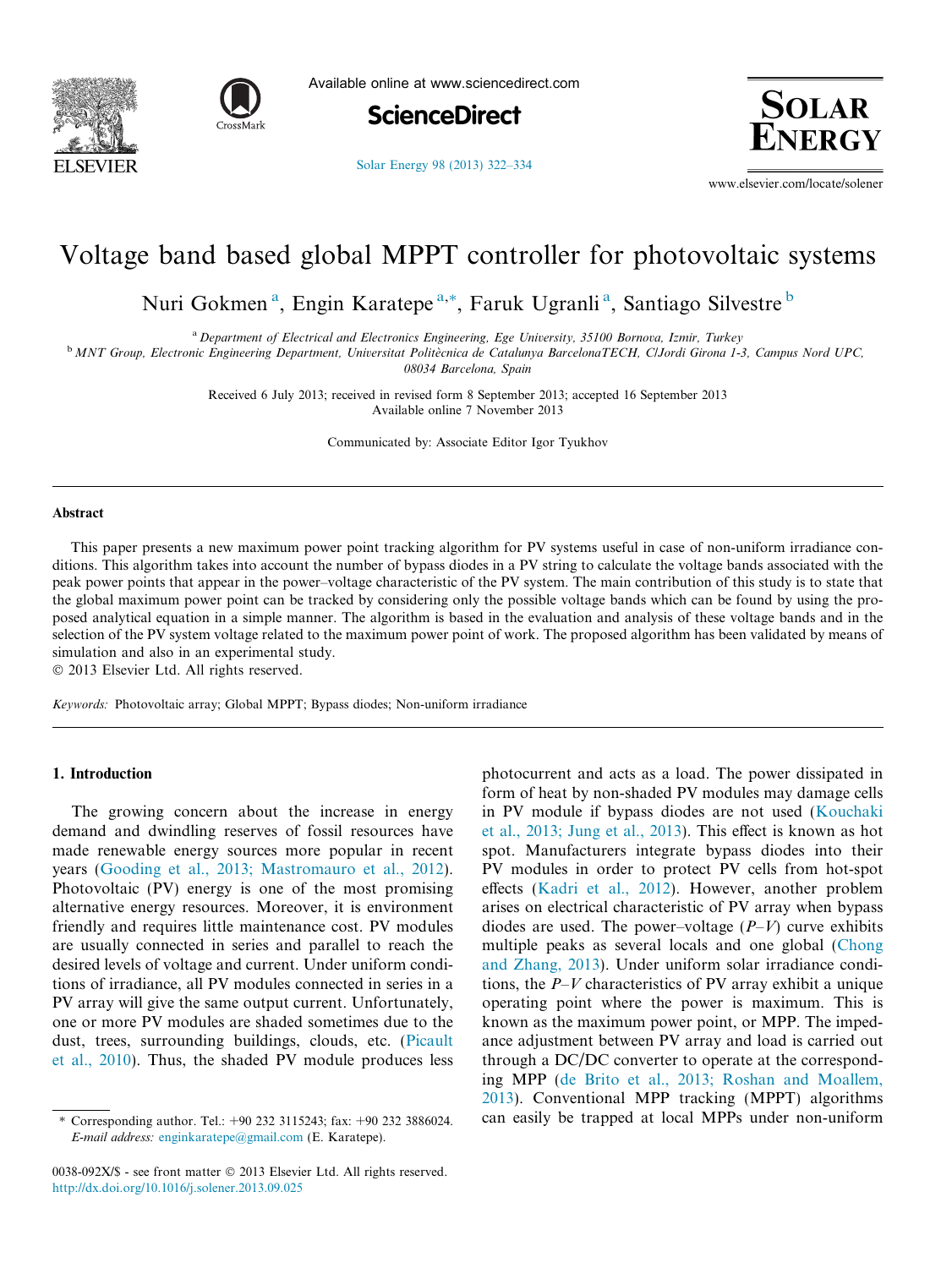irradiance conditions. This leads to an increase of power losses ([Deline et al., 2013](#page--1-0)) and thereby decreases the efficiency of PV system [\(Drif et al., 2012; Elgendy et al.,](#page--1-0) [2012; Heydari-doostabad et al., 2013](#page--1-0)). There are different MPPT techniques such as constant voltage (CV) method, perturb and observe (P&O), incremental conductance (IC), MPP locus characterization, fixed duty cycle, beta method, temperature method, artificial neural network (ANN), fuzzy logic (FL), and particle swarm optimization (PSO) [\(de Brito et al., 2013; Al Nabulsi and Dhaouadi,](#page--1-0) [2012](#page--1-0)).

In recent years, the concept of maximizing PV system efficiency under non-uniform irradiance operating conditions has become a challenging problem since building integrated PV systems (BIPV) are very often subjected to partial shading conditions. [Koutroulis and Blaabjerg](#page--1-0) [\(2012\)](#page--1-0) propose a new method which is based on controlling the DC/DC power converter such that it behaves as a constant input-power load in order to track the global MPP of PV arrays. The PV modules are arranged based on the Su Do Ku puzzle pattern by [Rani et al. \(2012\)](#page--1-0) to distribute the effect of shading over the array, therefore the occurrence of shading on modules in the same row is reduced. In another study, a modified quadratic maximization MPPT algorithm is proposed on a moving vehicle for the PV system ([Ko and Chao, 2012\)](#page--1-0). [Bianconi et al. \(2013\)](#page--1-0) present a current-based technique by sensing the current of the capacitor placed in parallel with the PV generator. [Alahmad](#page--1-0) [et al. \(2012\)](#page--1-0) propose a reconfigurable architecture for PV system to maximize the generated power under operating conditions such as shading, soiling, mismatches, and module failure among others. Moreover, intelligent techniques are used in the MPPT problems [\(Shaiek et al., 2013\)](#page--1-0). An improved MPPT method is proposed by using a modified PSO algorithm in the literature [\(Ishaque et al., 2012](#page--1-0)). Furthermore, artificial neural network (ANN) [\(Sheraz and](#page--1-0) [Abido, 2012; Syafaruddin et al., 2012; Younis et al.,](#page--1-0) [2012; Kulaksız and Akkaya, 2012](#page--1-0)) and fuzzy logic based MPPT algorithms ([Bidram et al., 2012; Houssamo et al.,](#page--1-0) [2013](#page--1-0)) are also utilized. On the other hand, the distributed MPPT (DMPPT) architecture based on a DC/DC converter for each PV module is applied as an alternative to the traditional MPPT methods [\(Poshtkouhi et al., 2012;](#page--1-0) [Jiang et al., 2012\)](#page--1-0). DMPPT architectures are supposed to solve any mismatching problem. However, this is not always feasible [\(Alonso et al., 2012](#page--1-0)). Determination of optimal PV array configuration for a given shading condition is an alternative and effective approach for maximizing the efficiency of partially shaded PV arrays ([Tian et al.,](#page--1-0) [2013](#page--1-0)). Thus, novel approaches or methods should be developed to improve the system efficiency. In that manner, the analysis of the electrical behavior of PV arrays is a very important issue to get some crucial clues when developing novel strategies for reducing the negative effect of partial shading.

In this paper, a novel method called as voltage band based MPPT is presented. This method takes into account the PV array configuration and the number of bypass diodes to determine the voltage bands associated with the peak power points that appear in the  $P-V$  characteristic of the PV array. The main contribution of this study is to state that the global MPP can be tracked by considering only the possible voltage bands associated with peak power points present in the  $P-V$  characteristic. This novel method presents an expression that allows obtaining these voltage bands in any conditions of irradiance and temperature. The effectiveness of the proposed algorithm is presented by means of simulation and experimental studies.

#### 2. Modeling of a PV module

A photovoltaic module can be modeled by using singlediode equivalent circuit as shown in Fig. 1 [\(Villalva et al.,](#page--1-0) [2009](#page--1-0)). The relationship between output current and voltage is given by the following nonlinear implicit equation:

$$
I = I_{ph} - I_o \left( \exp \left( \frac{q(V + IR_s)}{nkT} \right) - 1 \right) - \frac{V + IR_s}{R_{sh}} \tag{1}
$$

where  $I_{ph}$  is the light-generated photocurrent,  $I_o$  denotes the reverse saturation current of diode,  $q$ ,  $n$ , and  $k$  are the electron charge, diode ideality factor, and Boltzmann constant, respectively. T is the temperature of the module,  $R_s$  is the series resistance,  $R_{sh}$  is the shunt resistance. I and V are current and voltage outputs of the module, respectively.

Ambient air temperature can be used to find the operating PV module temperature as follows ([Mattei et al., 2006;](#page--1-0) [Skoplaki and Palyvos, 2009](#page--1-0))

$$
T = T_{air} + \frac{NOCT - 20}{800} \cdot G \tag{2}
$$

where  $T_{air}$  is ambient air temperature, NOCT is normal operating cell temperature  $(800 \text{ W/m}^2 \text{ solar irradiance})$ and 20 °C air temperature), and  $G$  is the irradiance level in  $W/m^2$ .

Manufacturers usually integrate bypass diodes for every 12 or 18 cells to a PV module as seen in [Fig. 2.](#page--1-0) Although bypass diode numbers in a PV module is of great importance under partial shading conditions [\(Silvestre et al.,](#page--1-0) [2009](#page--1-0)), this parameter is not taken into account in most studies. In this study, the PV modules are modeled with their own bypass diodes according to the technical data



Fig. 1. Photovoltaic cell electrical equivalent circuit.